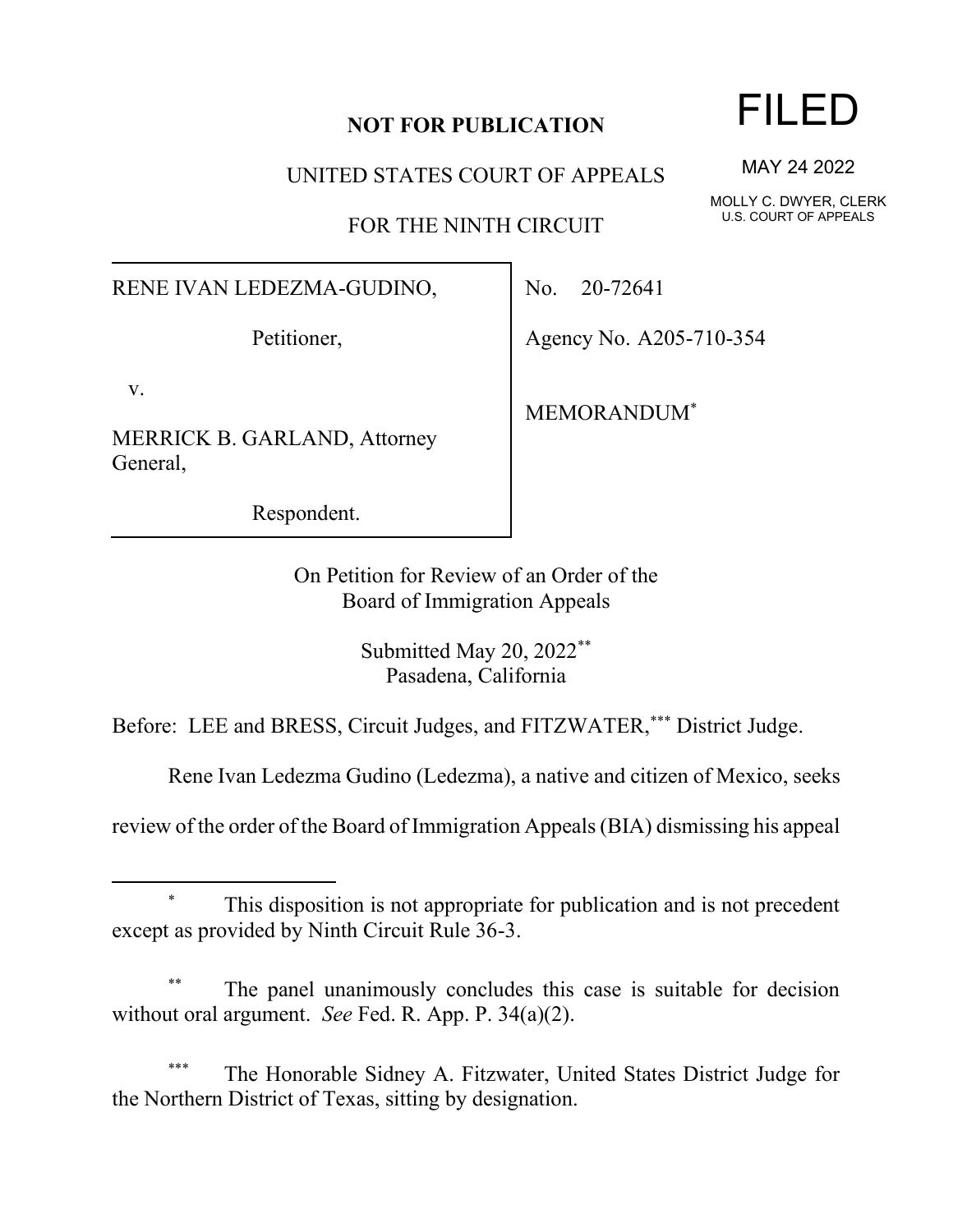from an immigration judge's (IJ) decision denying his applications for asylum, withholding of removal, cancellation of removal, and protection under the Convention Against Torture  $(CAT)$ .<sup>1</sup> Before the IJ, Ledezma sought relief based on the abuse he suffered at the hands of his father and his fear of cartels. But in his petition to this court, he brings a new argument: he claims he was persecuted on account of his membership in the particular social group of "Mexican minor children who cannot protect themselves." We dismiss the petition in part and deny in part.

1. As an initial matter, we do not have jurisdiction to review Ledezma's new argument that he is eligible for protection as a member of a particularized social group (PSG) of "Mexican minor children who cannot protect themselves." This court may review a final order of removal only if "the alien has exhausted all administrative remedies available to the alien as of right." 8 U.S.C. § 1252(d)(1). As a result, "[a] petitioner's failure to raise an issue before the BIA generally constitutes a failure to exhaust, thus depriving this court of jurisdiction to consider the issue." *Sola v. Holder*, 720 F.3d 1134, 1135 (9th Cir. 2013) (citation omitted).

In the proceedings below, Ledezma argued that he was a victim of domestic violence. Before this court, Ledezma argues for the first time that he is eligible for protection as a member of the PSG of "Mexican minor children who cannot protect

<sup>&</sup>lt;sup>1</sup> Ledezma is not appealing the denial of cancellation of removal.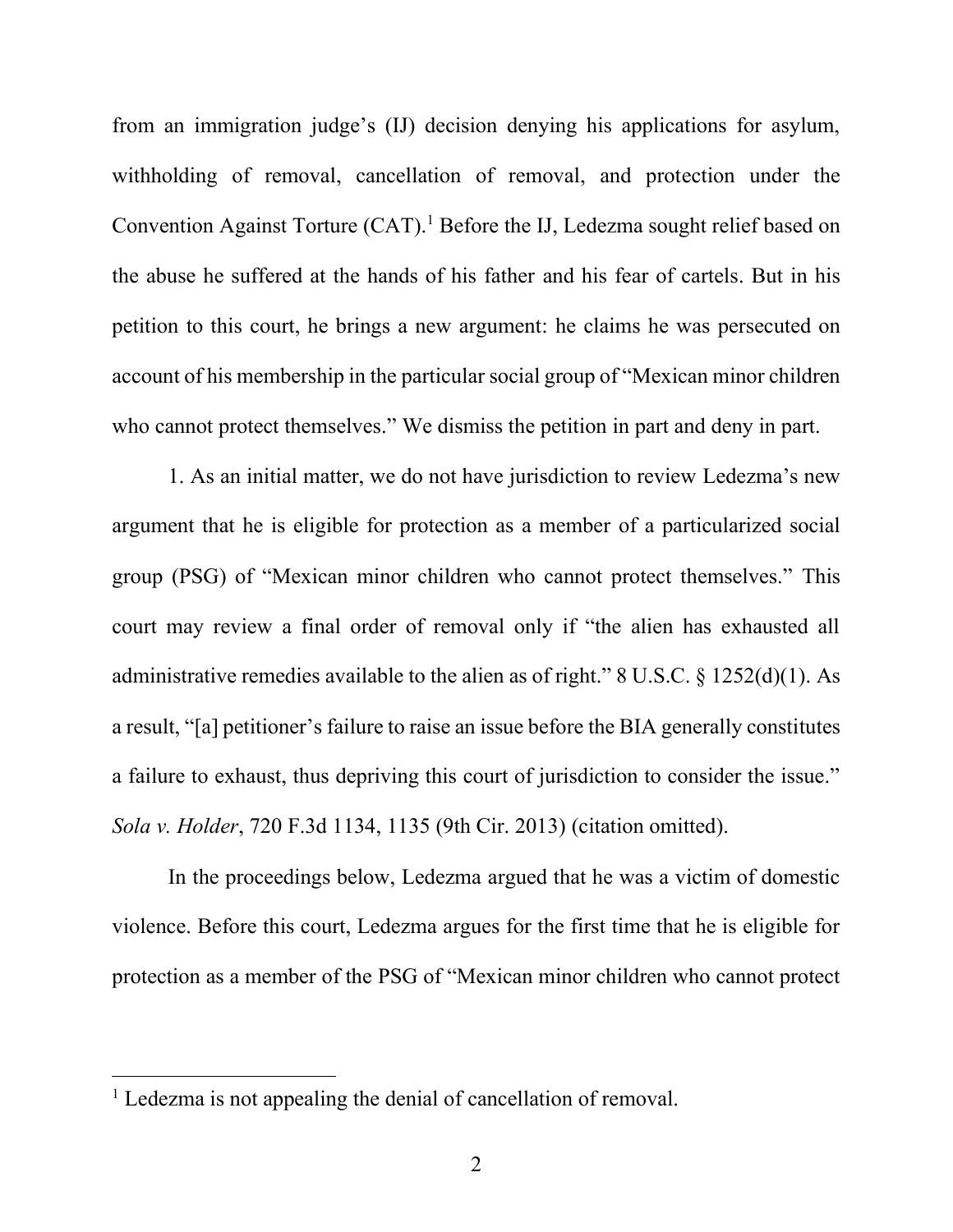themselves." Because Ledezma did not exhaust this new argument in the administrative proceedings and none of the recognized exceptions to exhaustion apply, $^2$  we lack jurisdiction to review it.

2. We have jurisdiction over Ledezma's exhausted claims under 8 U.S.C. § 1252 and review the BIA's order for substantial evidence. *Shrestha v. Holder*, 590 F.3d 1034, 1039 (9th Cir. 2010).

First, substantial evidence supports the IJ's finding that Ledezma's past harm lacked a nexus to a protected ground. In addition to not articulating a recognized protected ground in his application or his testimony,<sup>3</sup> he testified that he did not know why his father was abusing him. In the absence of any apparent nexus to a protected ground, the IJ reasonably concluded that Ledezma suffered from a private criminal act of violence not protected under the INA. *See Gormley v. Ashcroft*, 364

 $2$  The failure to exhaust may be excused if the claim is (1) based on a constitutional challenge to the Immigration and Nationality Act, *Rashtabadi v. INS*, 23 F.3d 1562, 1567 (9th Cir. 1994), or (2) "where the agency's position on the question at issue appears already set, and it is very likely what the result of recourse to administrative remedies would be, such recourse would be futile and is not required," *Sokha Sun v. Ashcroft*, 370 F.3d 932, 943 (9th Cir. 2004) (citations omitted).

 $3$  Although Ledezma checked the box for "membership in a particular social group," neither in his application nor in front of the IJ did Ledezma articulate the social group he belonged to. In a PSG claim, the asylum seeker's burden includes "(1) demonstrating the existence of a cognizable particular social group, (2) his membership in that particular social group, and (3) a risk of persecution on account of his membership in the specified particular social group." *Reyes v. Lynch*, 842 F.3d 1125, 1132 n.3 (9th Cir. 2016). Ledezma did not meet any of those elements in the administrative proceedings.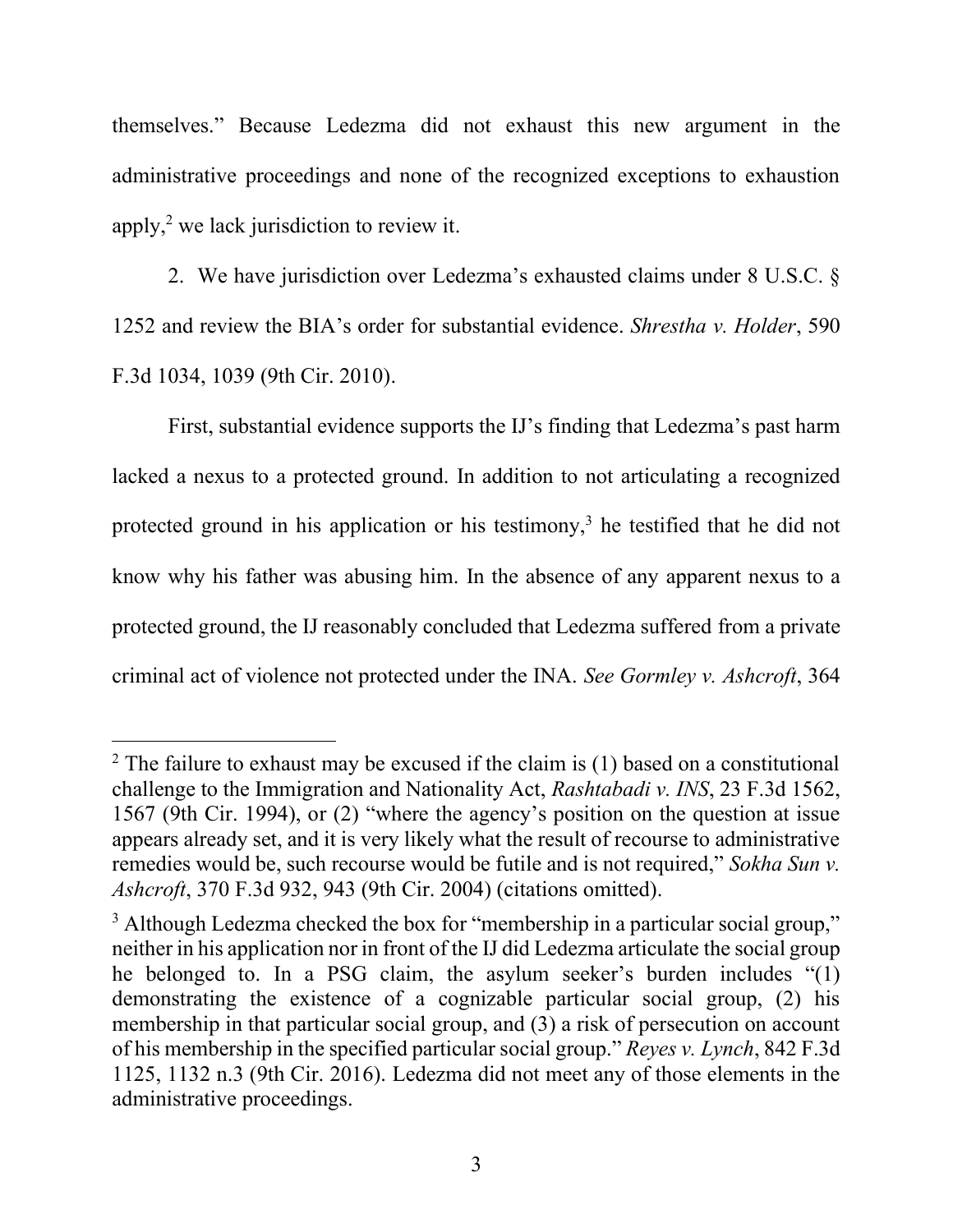F.3d 1172, 1177 (9th Cir. 2004).

Second, substantial evidence supports the IJ's finding that Ledezma's fear of future harm is speculative. He stated that he does not know where his father is, that he has not had contact with his father since he left Mexico, and that he was not sure if anyone in his family had contact with the father since they left Mexico. The IJ reasonably concluded that Ledezma's fear of his father was speculative. Ledezma does not cite any evidence in the record that contradicts the IJ's conclusion, let alone compels a contrary one, and instead relies on the presumption of future harm from his past persecution. But because he has failed to establish past persecution based on a protected ground, this presumption cannot be invoked. Thus, substantial evidence supports the IJ's conclusion that Ledezma failed to establish a well-founded fear of future persecution. And because he has failed to demonstrate eligibility for asylum, he necessarily failed to meet the more exacting hurdle for withholding of removal. *See Farah v. Ashcroft*, 348 F.3d 1153, 1156 (9th Cir. 2003). We thus deny the petition as to the asylum and withholding claims.

Third, substantial evidence supports the denial of the CAT claim. For the same reasons that Ledezma's fear of his father was too speculative to establish a wellfounded fear of persecution, it is too speculative to establish a likelihood of torture. As to his fear of cartels, Ledezma testified that he did not know why the cartels would be interested in him or want to hurt him, only that he heard stories of cartels